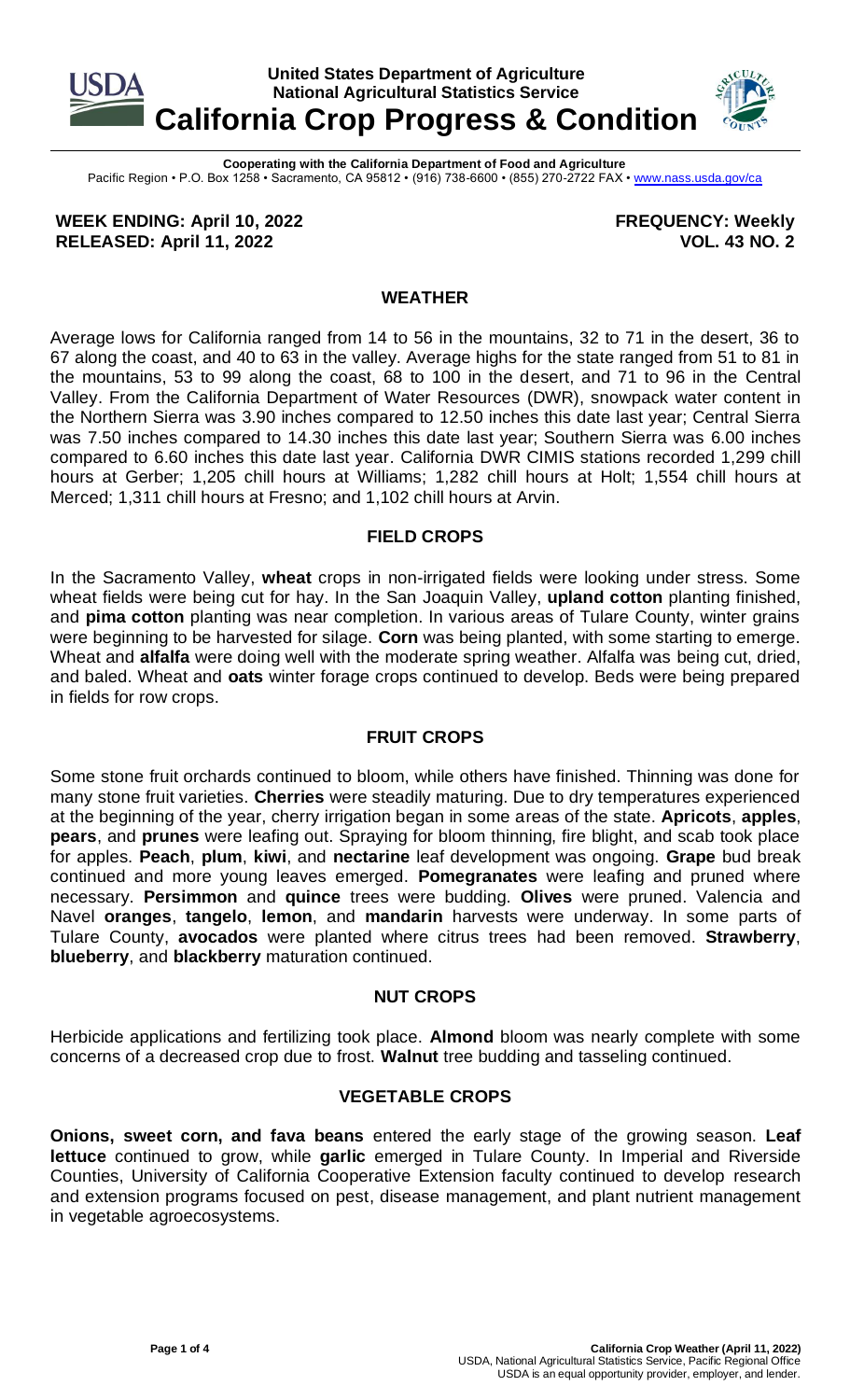# **LIVESTOCK**

Rangeland and non-irrigated pasture were reported to be in good condition, although hot temperatures promoted drying. Sheep grazed on fallow fields and retired farmland. Some beehives were placed near citrus groves. Cattle grazed on lower elevation range.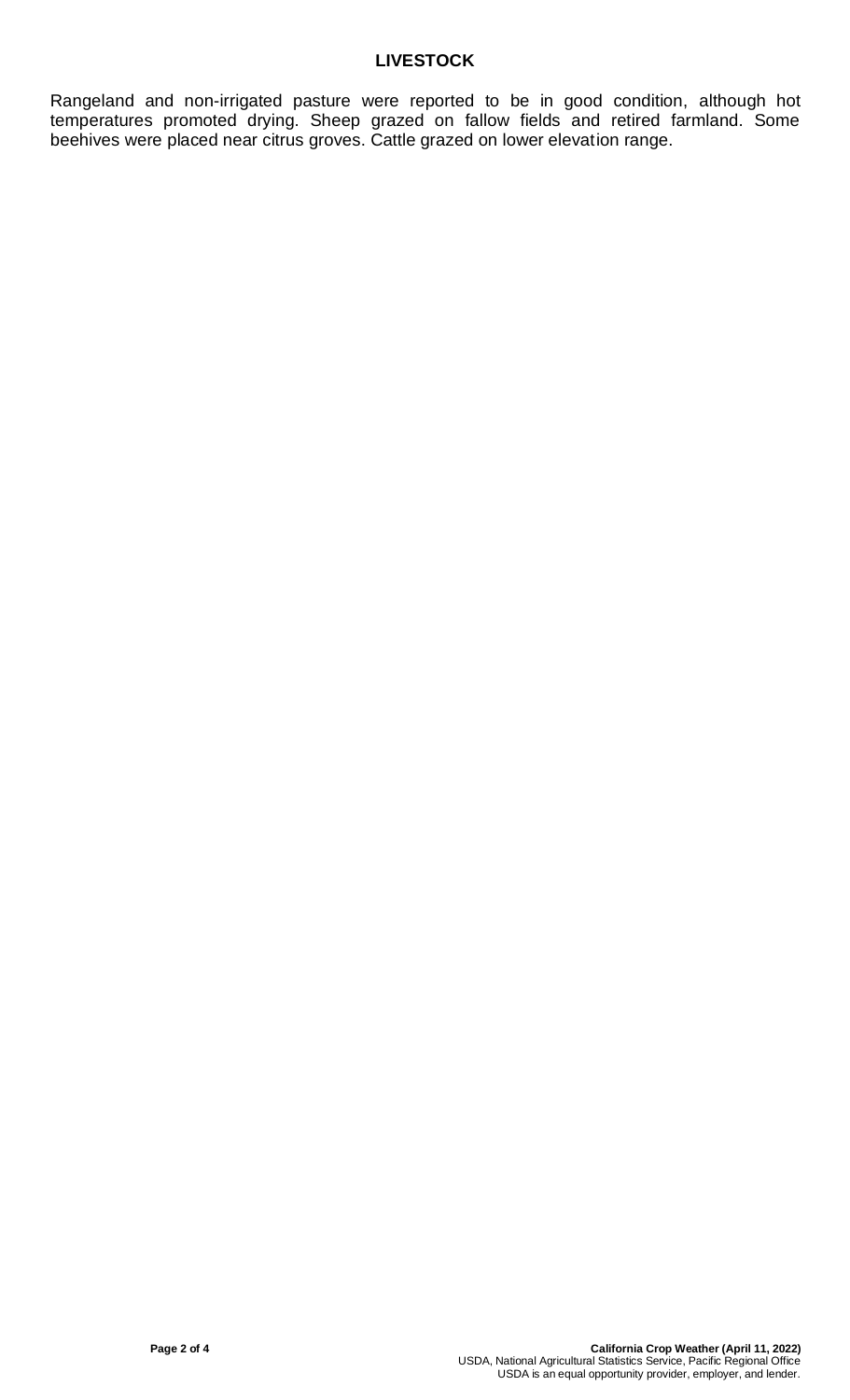**NOTICE:** USDA NASS has changed the base temperature used to calculate growing degree days (found in the table below) from 60 °F to 50 °F.

| <b>CALIFORNIA CROP WEATHER - WEEK ENDING APRIL 10, 2022</b> |                                    |                             |           |           |                                                         |                                     |                                  |                                   |                         |                               |                             |
|-------------------------------------------------------------|------------------------------------|-----------------------------|-----------|-----------|---------------------------------------------------------|-------------------------------------|----------------------------------|-----------------------------------|-------------------------|-------------------------------|-----------------------------|
|                                                             | <b>TEMPERATURE</b>                 |                             |           |           | <b>GROWING</b><br><b>DEGREE DAYS</b><br>AT 50 °F BASE 1 |                                     | <b>RAIN</b><br>DAYS <sup>2</sup> | <b>PRECIPITATION 3</b>            |                         |                               |                             |
| <b>STATIONS</b>                                             | Average                            | Departure                   |           |           | This<br>Year                                            | Normal<br>Year <sup>4</sup>         | This<br>Season                   | This<br>Week                      | This<br>Season          | Normal<br>Season <sup>4</sup> | Normal<br>Year <sup>4</sup> |
|                                                             | for Week<br>Ending<br>Apr 10, 2022 | from<br>Normal <sup>4</sup> | High      | Low       | Jan 1 -<br>Apr 10,<br>2022                              | Jan 1 -<br>Apr 10, 2022 Apr 3, 2022 | Oct $1 -$                        | Week<br>Ending<br>Apr 10,<br>2022 | Oct 1 -<br>Apr 10, 2022 | Oct 1 -<br>Apr 10             | Oct 1 -<br>Sept 30          |
|                                                             |                                    | - - Degrees Fahrenheit - -  |           |           | - - Number - -                                          |                                     | - - Days - -                     | - - Inches of Precipitation - -   |                         |                               |                             |
| <b>North Coast</b>                                          |                                    |                             |           |           |                                                         |                                     |                                  |                                   |                         |                               |                             |
| Eureka WFO                                                  | 49                                 | $-1$                        | 61        | 36        | 74                                                      | 8                                   | 77                               | 0.48                              | 18.54                   | 34.88                         | 40.61                       |
| Ukiah                                                       | 59                                 | 5                           | 93        | 39        | 400                                                     | 163                                 | 46                               | 0.00                              | 15.98                   | 31.71                         | 35.07                       |
| Santa Rosa                                                  | 62                                 | $\overline{7}$              | 89        | 41        | 389                                                     | 199                                 | 47                               | 0.00                              | 23.37                   | 30.88                         | 34.00                       |
| Napa State Hospital                                         | 60                                 | 5                           | 87        | 38        | 274                                                     | 182                                 | 39                               | 0.00                              | 16.54                   | 18.43                         | 20.36                       |
| <b>Central Coast</b>                                        |                                    |                             |           |           |                                                         |                                     |                                  |                                   |                         |                               |                             |
| San Francisco                                               | 61                                 | $\overline{4}$              | 89        | 50        | 532                                                     | 416                                 | 36                               | 0.00                              | 17.16                   | 18.18                         | 19.77                       |
| San Jose                                                    | 64                                 | 6                           | 92        | 49        | 598                                                     | 426                                 | 26                               | 0.00                              | 7.01                    | 12.19                         | 13.58                       |
| Salinas                                                     | <b>NA</b>                          | <b>NA</b>                   | <b>NA</b> | <b>NA</b> | <b>NA</b>                                               | 413                                 | <b>NA</b>                        | <b>NA</b>                         | <b>NA</b>               | 11.54                         | 12.66                       |
| Monterey                                                    | 60                                 | 5                           | 93        | 44        | 583                                                     | 410                                 | 35                               | 0.00                              | 10.04                   | 14.95                         | 16.36                       |
| Paso Robles                                                 | 64                                 | 8                           | 96        | 38        | 445                                                     | 203                                 | 22                               | 0.00                              | 8.50                    | 11.36                         | 12.24                       |
| <b>Sacramento Valley</b>                                    |                                    |                             |           |           |                                                         |                                     |                                  |                                   |                         |                               |                             |
| Redding                                                     | 65                                 | 8                           | 90        | 40        | 659                                                     | 258                                 | 43                               | 0.00                              | 15.45                   | 28.90                         | 33.70                       |
| <b>Red Bluff</b>                                            | 66                                 | 8                           | 90        | 49        | 631                                                     | 277                                 | 36                               | 0.00                              | 11.09                   | 20.20                         | 23.25                       |
| Orland                                                      | <b>NA</b>                          | <b>NA</b>                   | ΝA        | <b>NA</b> | <b>NA</b>                                               | 290                                 | <b>NA</b>                        | <b>NA</b>                         | <b>NA</b>               | 18.74                         | 21.52                       |
| Oroville                                                    | 67                                 | 9                           | 92        | 47        | 643                                                     | 329                                 | 37                               | 0.00                              | 15.10                   | 23.03                         | 25.84                       |
| Marysville                                                  | 65                                 | 8                           | 89        | 43        | 479                                                     | 278                                 | 32                               | 0.00                              | 7.17                    | 17.92                         | 20.21                       |
| Sacramento                                                  | 65                                 | 8                           | 87        | 44        | 464                                                     | 252                                 | 33                               | 0.00                              | 12.95                   | 16.29                         | 18.10                       |
| San Joaquin Valley                                          |                                    |                             |           |           |                                                         |                                     |                                  |                                   |                         |                               |                             |
| Stockton                                                    | 67                                 | 8                           | 93        | 45        | 523                                                     | 377                                 | 29                               | 0.00                              | 9.04                    | 12.07                         | 13.53                       |
| Modesto                                                     | 66                                 | $\overline{7}$              | 91        | 48        | 508                                                     | 385                                 | 29                               | 0.00                              | 8.77                    | 10.84                         | 12.34                       |
| Merced Macready                                             | 65                                 | $\overline{7}$              | 93        | 44        | 481                                                     | 291                                 | 24                               | 0.00                              | 6.70                    | 10.43                         | 11.87                       |
| Madera                                                      | <b>NA</b>                          | <b>NA</b>                   | <b>NA</b> | <b>NA</b> | <b>NA</b>                                               | 354                                 | <b>NA</b>                        | <b>NA</b>                         | <b>NA</b>               | 9.61                          | 10.86                       |
| Fresno                                                      | 69                                 | 9                           | 95        | 49        | 714                                                     | 426                                 | 21                               | 0.00                              | 6.00                    | 9.66                          | 11.05                       |
| Lemoore                                                     | 68                                 | 9                           | 96        | 45        | 534                                                     | 336                                 | 19                               | 0.00                              | 4.01                    | 6.45                          | 7.23                        |
| Visalia                                                     | 66                                 | $\overline{7}$              | 92        | 46        | 601                                                     | 350                                 | 25                               | 0.00                              | 7.12                    | 9.23                          | 10.37                       |
| <b>Bakersfield</b>                                          | 68                                 | $\overline{7}$              | 96        | 49        | 700                                                     | 525                                 | 18                               | 0.00                              | 5.02                    | 5.67                          | 6.40                        |
| <b>Cascade Sierra</b>                                       |                                    |                             |           |           |                                                         |                                     |                                  |                                   |                         |                               |                             |
| Alturas                                                     | 42                                 | 0                           | 78        | 14        | 3                                                       | 0                                   | 40                               | 0.01                              | 4.82                    | 7.82                          | 11.72                       |
| Mount Shasta                                                | 48                                 | 3                           | 81        | 28        | 53                                                      | 0                                   | 54                               | 0.00                              | 15.33                   | 31.82                         | 37.86                       |
| <b>Blue Canyon</b>                                          | 54                                 | 11                          | 73        | 37        | 144                                                     | 0                                   | 47                               | 0.00                              | 52.17                   | 53.26                         | 62.80                       |
| Yosemite Valley                                             | <b>NA</b>                          | <b>NA</b>                   | <b>NA</b> | NA        | <b>NA</b>                                               | 0                                   | <b>NA</b>                        | <b>NA</b>                         | <b>NA</b>               | 34.10                         | 40.65                       |
| <b>South Coast</b>                                          |                                    |                             |           |           |                                                         |                                     |                                  |                                   |                         |                               |                             |
| Santa Maria                                                 | 64                                 | 8                           | 92        | 45        | 522                                                     | 470                                 | 23                               | 0.00                              | 7.41                    | 12.31                         | 13.42                       |
| Santa Barbara                                               | 67                                 | $10$                        | 91        | 46        | 622                                                     | 490                                 | 23                               | 0.00                              | 10.26                   | 16.16                         | 17.38                       |
| Oxnard                                                      | 64                                 | 6                           | 96        | 50        | 802                                                     | 722                                 | 23                               | 0.00                              | 11.37                   | 12.04                         | 13.05                       |
| Riverside                                                   | 72                                 | 10                          | 99        | 51        | 1,117                                                   | 801                                 | 21                               | 0.00                              | 4.63                    | 8.54                          | 9.48                        |
| Los Angeles                                                 | 69                                 | 9                           | 96        | 54        | 1,111                                                   | 884                                 | 24                               | 0.00                              | 9.94                    | 11.41                         | 12.33                       |
| San Diego                                                   | 66                                 | 4                           | 94        | 53        | 894                                                     | 1,012                               | 26                               | 0.00                              | 6.07                    | 8.90                          | 9.87                        |
| Southeast Interior                                          |                                    |                             |           |           |                                                         |                                     |                                  |                                   |                         |                               |                             |
| Bishop                                                      | 62                                 | 9                           | 87        | 32        | 224                                                     | 56                                  | 12                               | 0.00                              | 4.76                    | 4.00                          | 4.87                        |
| Daggett                                                     | 72                                 | 9                           | 92        | 51        | 752                                                     | 527                                 | 8                                | 0.00                              | 1.02                    | 2.93                          | 3.80                        |
| Lancaster                                                   | 66                                 | 9                           | 90        | 41        | 365                                                     | 199                                 | 13                               | 0.00                              | 3.49                    | 6.19                          | 6.86                        |
| Thermal                                                     | 76                                 | $\overline{7}$              | 100       | 50        | 1,157                                                   | 1,098                               | 6                                | 0.00                              | 0.19                    | 2.34                          | 2.98                        |
| <b>Blythe</b>                                               | 79                                 | 9                           | 100       | 57        | 1,279                                                   | 1,165                               | 5                                | 0.00                              | 0.28                    | 2.48                          | 3.58                        |
| Imperial                                                    | 76                                 | $\overline{7}$              | 100       | 56        | 1,218                                                   | 1,164                               | $\overline{c}$                   | 0.00                              | 0.06                    | 1.83                          | 2.39                        |

<sup>1</sup> Previously labeled as growing degree hours. The column title was corrected in the Sept 27, 2021 report. Additionally, degree days were previously calculated using a base of 60 degrees. The base temperature was changed to 50 degrees in the April 4, 2022 report.

<sup>2</sup> Total number of days with precipitation events this season.

3 Rain or melted snow/ice.

4 Normal periods 1990-2020 used in departure from normal calculations.

Data retrieved from NOAA and NWS. Calculated by USDA NASS. All rights reserved.

#### **Reservoir Data from the California Department of Water Resources**

|                       |           |                | April 10, 2022         | <b>This Date Last Year</b> |                |                               |
|-----------------------|-----------|----------------|------------------------|----------------------------|----------------|-------------------------------|
| <b>Reservoir</b>      | Capacity  | <b>Storage</b> | Percent of<br>Capacity | Percent of<br>Average      | <b>Storage</b> | <b>Percent of</b><br>Capacity |
|                       | Acre Feet | Acre Feet      | Percent                | Percent                    | Acre Feet      | Percent                       |
| Shasta Lake           | 4,547,300 | 1,741,067      | 38                     | 47                         | 2,394,792      | 53                            |
| Lake Oroville         | 3,537,400 | 1,697,783      | 48                     | 66                         | 1,467,952      | 41                            |
| <b>Trinity Lake</b>   | 2,443,800 | 805.369        | 33                     | 44                         | 1,308,893      | 53                            |
| New Melones Reservoir | 2,413,000 | 927,456        | 39                     | 62                         | 1,521,371      | 63                            |
| San Luis Reservoir    | 2,057,200 | 929.947        | 46                     | 53                         | 1,084,061      | 53                            |
| Don Pedro Reservoir   | 4,547,300 | 1,264,577      | 62                     | 82                         | 1,388,011      | 68                            |

Source[: cdec.water.ca.gov/reportapp/javareports?name=DLYHYDRO](https://cdec.water.ca.gov/reportapp/javareports?name=DLYHYDRO)